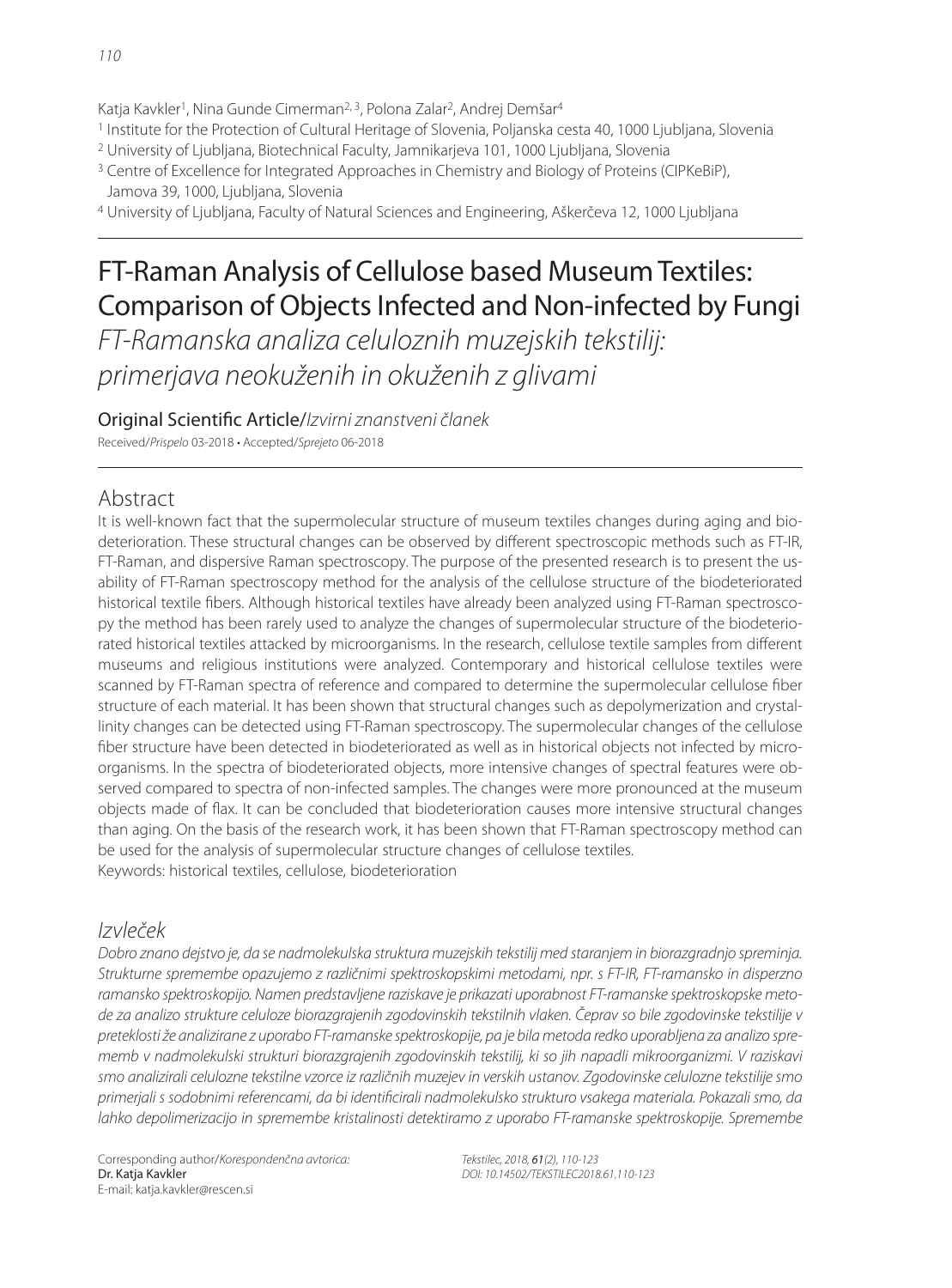nadmolekulske strukture celuloznih vlaken smo opazili tako v biorazgrajenih kot tudi v neokuženih zgodovinskih vlaknih. V spektrih biorazgrajenih predmetov smo opazili intenzivnejše spremembe kot v neokuženih vzorcih. Spremembe so bile izrazitejše na zgodovinskih tekstilijah, izdelanih iz lanu. Zato lahko sklepamo, da biorazgradnja povzroči izrazitejše spremembe kot staranje. Na podlagi raziskovalnega dela smo pokazali, da s FT-ramansko spektroskopijo lahko analiziramo spremembe nadmolekulske strukture celuloznih tekstilij. Ključne besede: zgodovinske tekstilije, celuloza, biorazgradnja

1 Introduction

The aim of all institutions dealing with cultural heritage is to preserve objects from the past for future generations. Among the most susceptible materials to be preserved are textiles. Materials produced from cellulosic (plant) fibers which consist mainly of cellulose (cotton more than  $90\%$ , flax  $60-70\%$ , and hemp up to 77%) represent an important part of textile materials in museums. In flax and hemp fibers, the main accompanying materials to cellulose are hemicelluloses (17%) and lignin (2-3%) [1]. Cellulose supermolecular structure in plant fibers is semi-crystalline which means that a certain part of cellulose fibers is ordered, i.e. crystalline, and a certain part is non-ordered, i.e. amorphous. The ratio between the crystalline and the amorphous phase differs between different plant types and depends on growth conditions, processing, use, and storing conditions. Features of the inner structure of cellulose fibers can be detected by spectroscopic methods. External influences, e.g. physical, chemical, or biological agents, cause changes of the textile fiber inner (supermolecular) structure as well as changes of appearance (fading of dyes and yellowing) [2]. The changes of inner structure of textile fibers cause changes of material mechanical properties. Textile fibers and textile materials become more fragile and prone to mechanical damages. Additionally, changes in the inner structure of textile fibers enable easier penetration of enzymes, produced by different types of living organisms into the structure [3, 4]. This is the case especially with fungi, which are among the most severe deteriorating agents of textiles [5] and which attack mainly pre-degraded fibers. Since fungi can cause changes in the supermolecular structure of textile fibers [6-11], an analysis of infected materials is of crucial importance. Such an analysis allows us to see the level of structural changes caused by aging processes or/and fungi attack and to decide what measures need to be taken to prevent further deterioration or even destruction of the historical objects. Biodeterioration of historical textile objects is usually investigated from the point of the infesting microorganisms [12, 13] and only rarely from the viewpoint of structure and properties of the attacked material(s). The latter were mainly analyzed on the buried contemporary samples [6, 14, 15].

Supermolecular structure of materials can be analyzed by different analytical methods, e.g. infrared and Raman spectroscopy, x-ray diffraction, etc. With the results obtained by the above-mentioned methods and their correlation with other visible and mechanical properties, it is possible to understand the changes and the plan of further treatment of historical objects. Spectroscopic techniques present a widely accepted approach for the analysis of historical objects. For the analysis of organic materials, infrared spectroscopy has proved to be a reliable and effective method [16]. Raman spectroscopy, on the other hand, can cause several problems when analyzing degraded organic materials. The research of historical textiles with dispersive Raman spectrometer using the visible laser wavelength 785 nm has already been presented by the authors of this paper [17]. Those problems can, to a certain extent, be solved by drench quenching (photobleaching), a prolonged exposition to a reduced laser power [18]. This method takes a long time to obtain spectra, sometimes more than a single working day. On the other hand, FT-Raman spectroscopy has proved to be a reliable tool when analyzing historical materials of organic origin [19, 20]. The near-infrared laser with 1064 nm wavelength should allow the analyst to obtain spectra with reduced luminescent background and enhanced Raman signal. The method was invented in 1986 as a response to high fluorescence in Raman spectra of certain types of materials [21].

The present study is a part of a broader research on the influence of different fungal species on structure of different natural fibers, being part of historical objects. The aim of the present study is twofold. Firstly,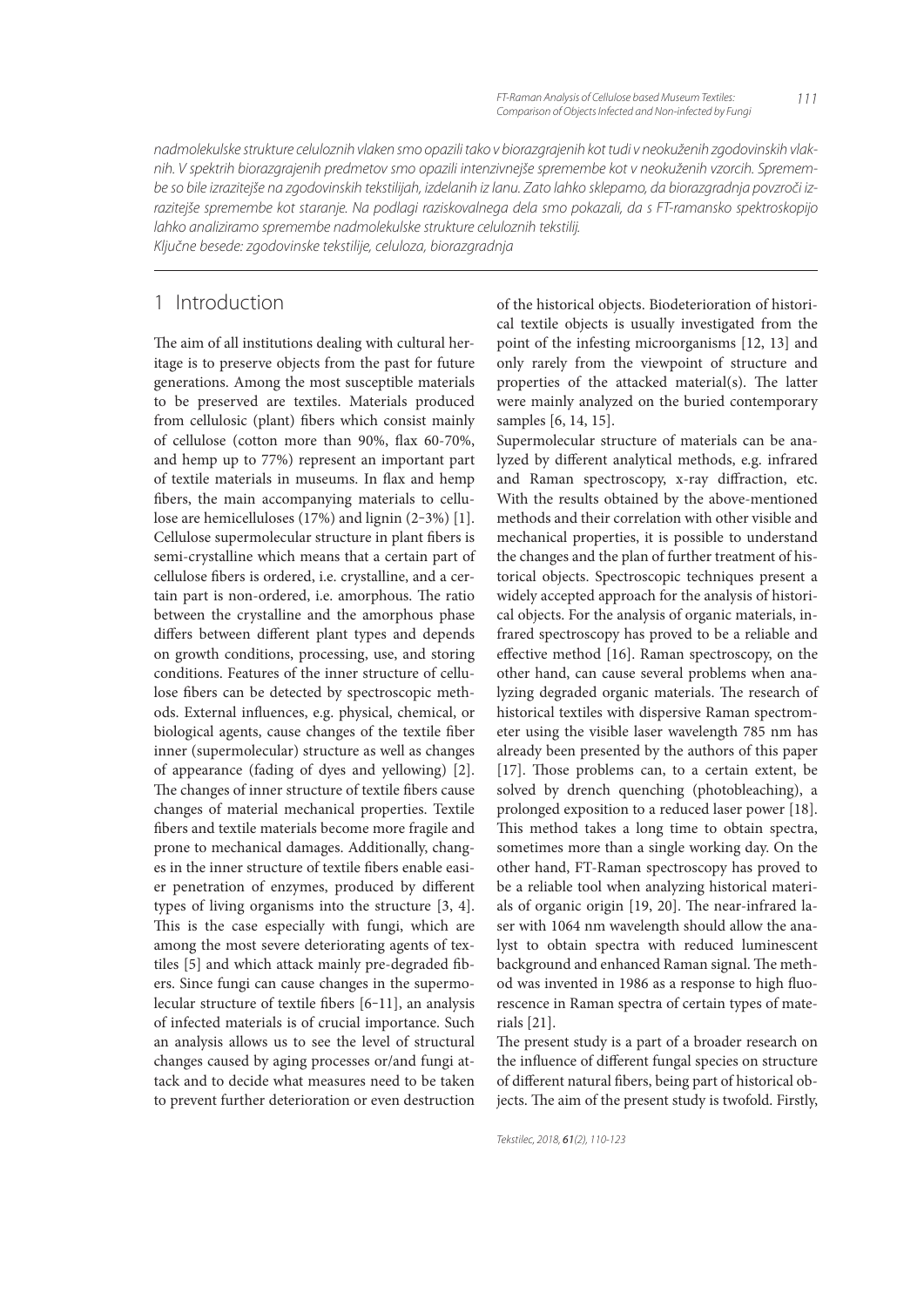to analyze historical textile materials infected by fungi using FT-Raman spectroscopy method and to detect whether fungi cause additional structural changes to natural aging, and, secondly, to compare the usefulness of different spectroscopic methods (dispersive Raman spectroscopy and Fourier transform infrared spectroscopy (FT-IR)) in the analysis of the structure of historical cellulose textiles.

# 2 Materials and methods

#### 2.1 Textile samples

Textile samples for the analysis were obtained from 14 different historical textile objects stored in Slovene museums, different religious institutions or

FT-Raman Analysis of Cellulose based Museum Textiles: Comparison of Objects Infected and Non-infected by Fungi

were under conservation at the Restoration Centre of the Institute for the Protection of Cultural Heritage of Slovenia (IPCHS). The historical textile objects originate from different historical periods from the 16<sup>th</sup> century or later. The analyzed textile objects are listed in Table 1 and presented in Table 2. Figure 1 presents an example of infection on one of the infected historical artefacts. Textile objects were made from different cellulosic fibers, which were identified by optical microscopy as described in our previous work [16]. The objects were selected according to their appearance: objects with visible mycelium growth or uncommon stains appearing like fungal spots were selected. The samples for the analysis were taken from historical objects in form of small pieces of fabrics or single threads according

Table 1: List of the selected historical objects with their description, source institution (and for paintings also storage institution), dating, material, and information about fungal infection in the upper rows non-infected objects are listed and in lower rows the infected

| Sample<br>label   | Object description                                   | Dating                                    | Institution                               | Material         | Fungal<br>infection |
|-------------------|------------------------------------------------------|-------------------------------------------|-------------------------------------------|------------------|---------------------|
| MKS03             | cloth, partly embroidered<br>with metal threads      | unknown                                   | Slovene Museum of<br>Christianity         | cotton           | no                  |
| PMP <sub>02</sub> | embroidered tablecloth                               | $\frac{1}{2}$ 20 <sup>th</sup> cent.      | Ptuj Regional Museum                      | flax             | no                  |
| PMP <sub>05</sub> | leather belt with textile<br>lining                  | $\frac{1}{2}$ 20 <sup>th</sup> cent.      | Ptuj Regional Museum                      | cotton           | no                  |
| RCS04             | painting on canvas                                   | end of 17 <sup>th</sup><br>cent.          | IPCHS <sup>a)</sup> (Convent)             | flax and<br>hemp | no                  |
| RCS <sub>06</sub> | painting on canvas                                   | 1 <sup>st</sup> decade of<br>$18th$ cent. | IPCHS <sup>a)</sup> (Convent)             | flax             | no                  |
| RCS <sub>07</sub> | painting on canvas                                   | 1582-1584                                 | IPCHS <sup>a)</sup> (Provost<br>church)   | flax             | no                  |
| RCS <sub>08</sub> | painting on canvas                                   | unknown                                   | IPCHS <sup>a)</sup> (Convent)             | hemp<br>and flax | no                  |
| MKS02             | painting on canvas with a<br>paper patch on the back | unknown                                   | Slovene Museum of<br>Christianity         | flax             | yes                 |
| MKS04             | painting on canvas                                   | unknown                                   | Slovene Museum of<br>Christianity         | flax             | yes                 |
| PMP <sub>03</sub> | underwear                                            | unknown                                   | Ptuj Regional Museum                      | cotton           | yes                 |
| RCS <sub>01</sub> | painting on canvas                                   | $\frac{1}{2}$ 19 <sup>th</sup> cent.      | IPCHS <sup>a)</sup> (Succursal<br>church) | flax             | yes                 |
| RCS <sub>05</sub> | painting on canvas                                   | 1729                                      | IPCHS <sup>a)</sup> (Monastery)           | flax             | yes                 |
| RCS <sub>09</sub> | painting on canvas                                   | $17th$ cent.                              | IPCHS <sup>a)</sup> (Cathedral)           | flax             | yes                 |
| RCS14             | painting on canvas                                   | 1821                                      | IPCHS <sup>a)</sup> (Parish<br>church)    | flax             | yes                 |

a)IPCHS = the Institute for the Protection of Cultural Heritage of Slovenia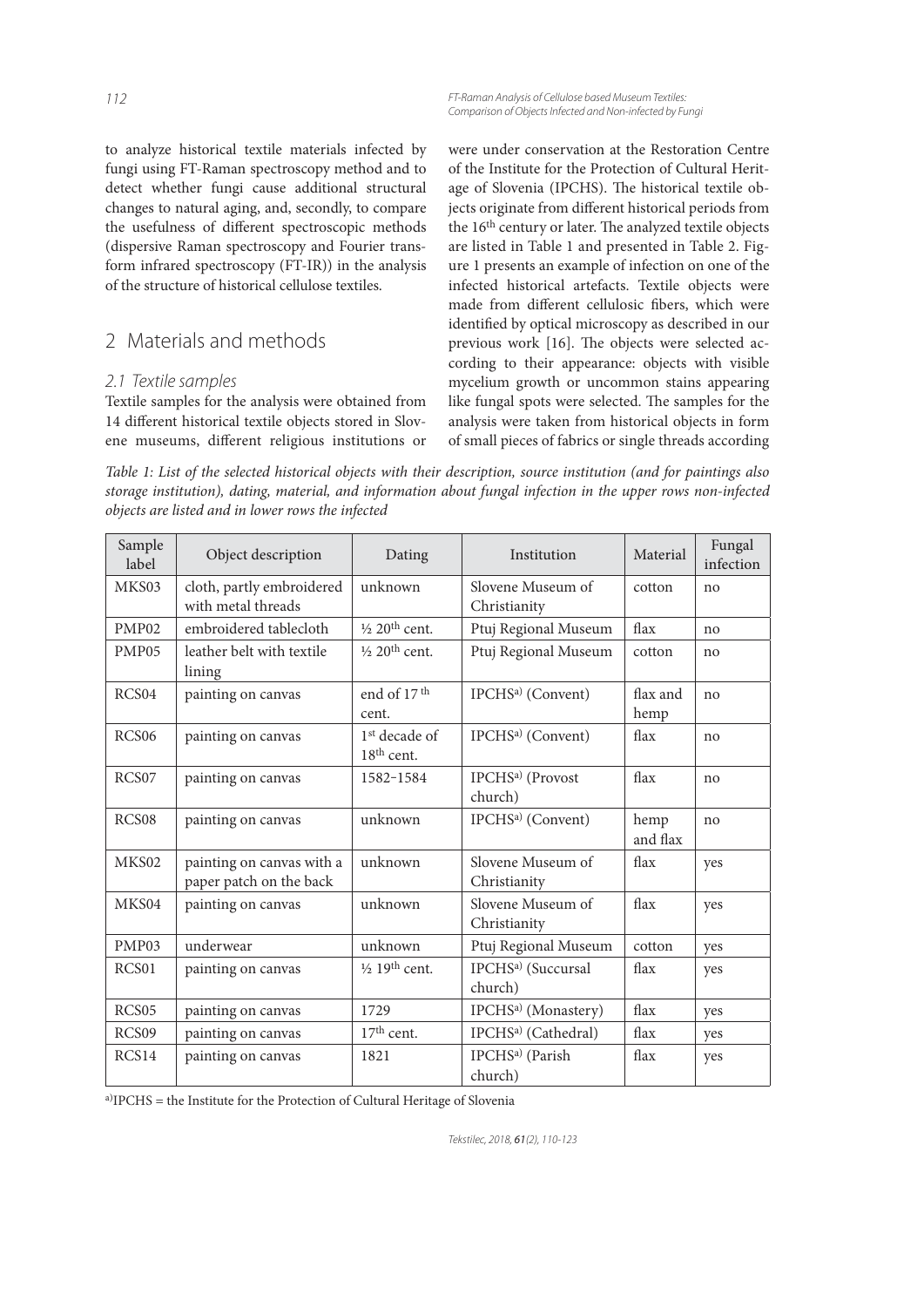to the conservators and restaurateurs code  $[2]$ . The current storage conditions of all analyzed objects are listed in our previous work [2]. Environmental conditions in the past, which had influence on properties of objects, are not known.

#### 2.2 Isolation and identification of fungi

The historical samples were analyzed for possible fungal contamination  $[2]$ . The sampling for the fungi was performed with areas of the material that we supposed could be infected by fungi (e.g. unusual stains, mycelium like spots etc.).

FT-Raman Analysis of Cellulose based Museum Textiles: Comparison of Objects Infected and Non-infected by Fungi

113

The fungi were sampled from the selected objects by rubbing with a sterile cotton swab that was either soaked in physiological solution (0.9% [w/v] NaCl), or was dry, in the cases of more sensitive objects. The fungi were isolated from these swabs by subsequent inoculation onto malt extract agar medium with the added antibiotic chloramphenicol (50 mg/l), to prevent bacterial growth. The plates were incubated at 25 °C for up to 21 days. Pure cultures of the fungi were obtained from the primary isolation plates by the further culturing of selected colonies with different morphologies. All of the isolated

Table 2: Photographs of all analyzed historical objects and close-up captures of spots which might be infected by fungi (first and second column – infected historical objects; third and fourth column – non-infected historical objects)

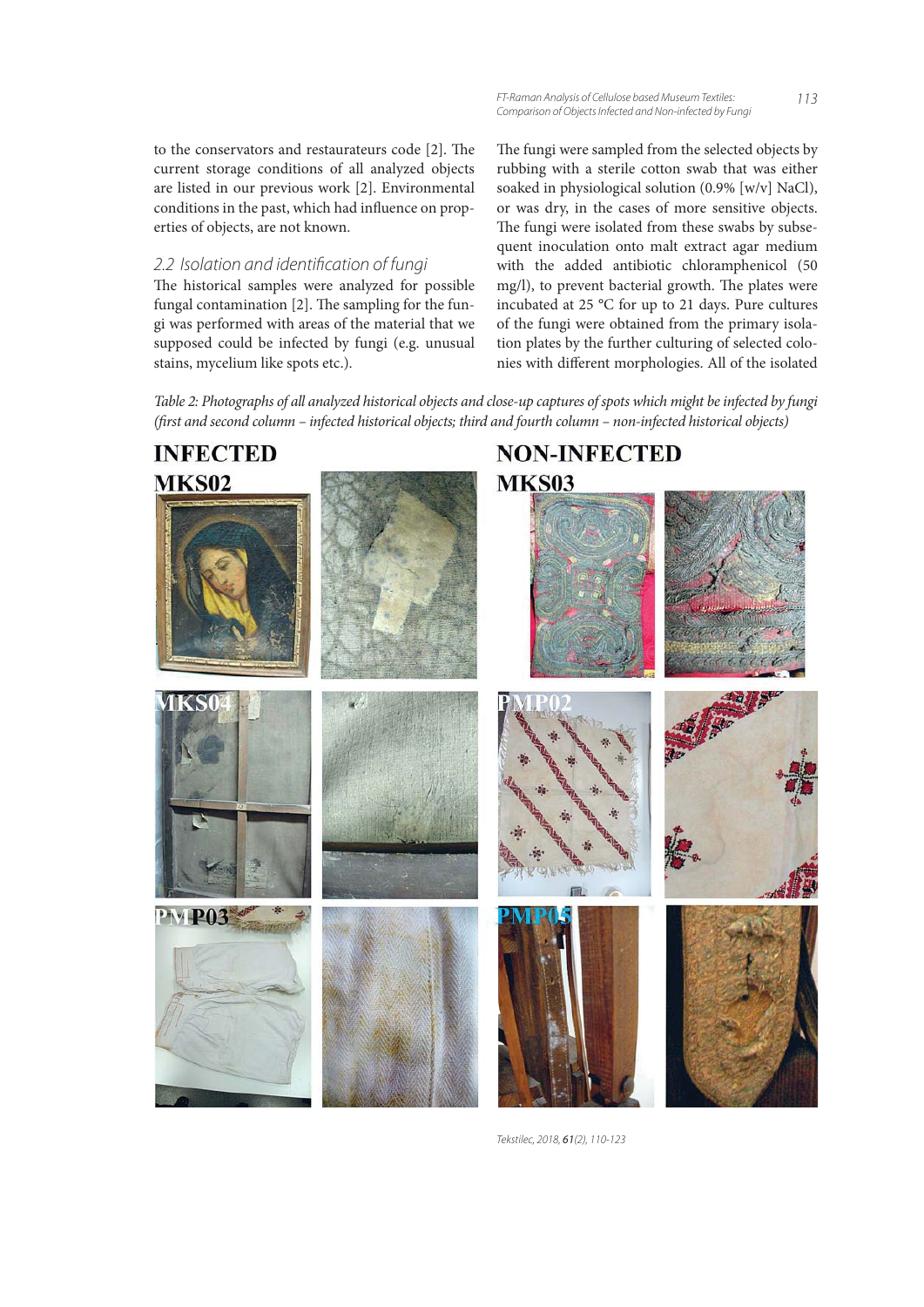114

FT-Raman Analysis of Cellulose based Museum Textiles: Comparison of Objects Infected and Non-infected by Fungi



fungi are stored in the Microbiological Culture Collection EX of the Department of Biology, Biotechnical Faculty, University of Ljubljana (www.ex-genebank.com).

The fungi in the fungal isolates were identified according to their macromorphological and micromorphological characteristics, and using genus/ species-specific molecular markers, according to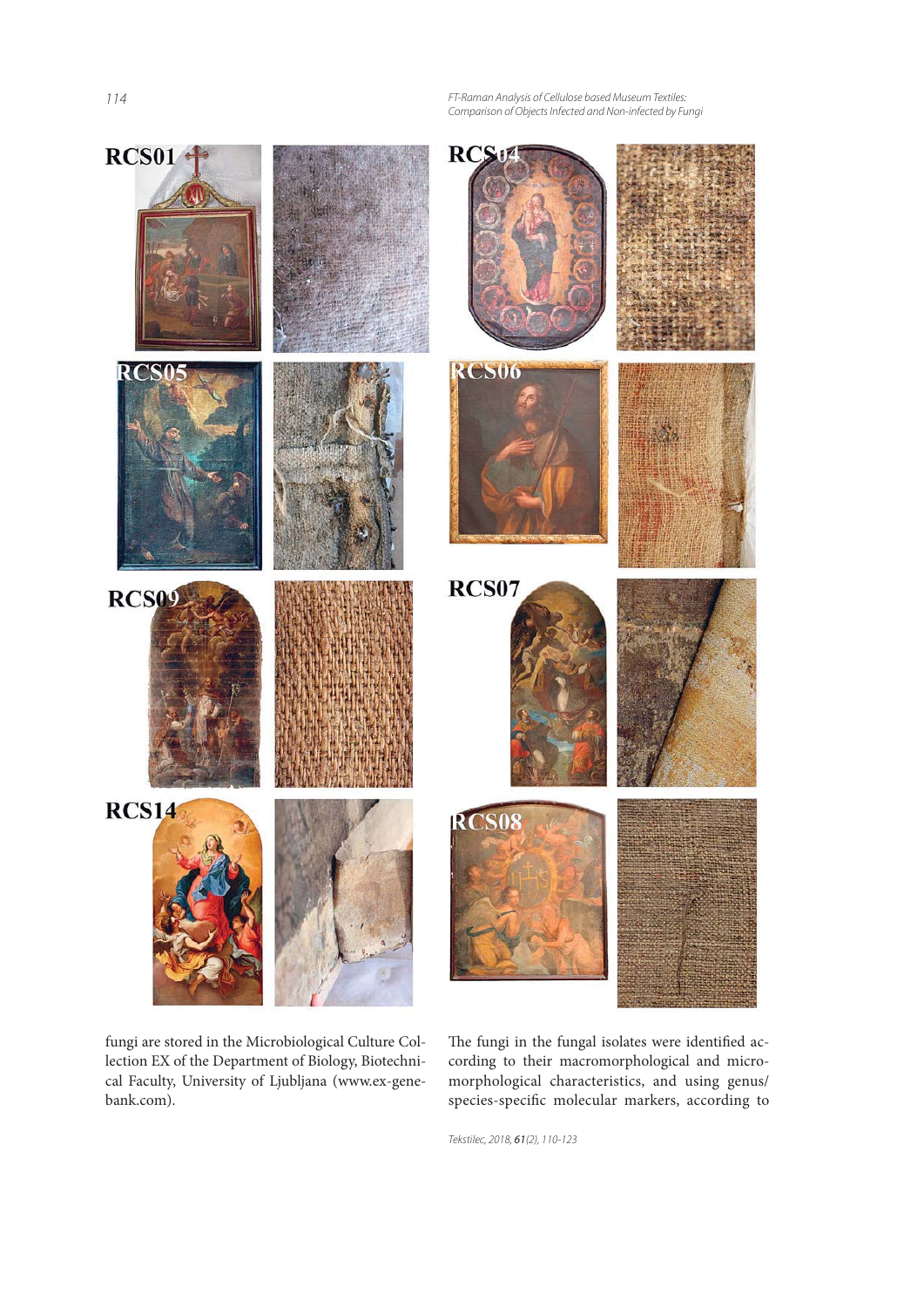taxonomic standards. For the fungal DNA isolation, the strains were grown on malt extract agar medium for 7 days. Their DNA was extracted according to Gerrits van den Ende and de Hoog [22], by mechanical lysis of ca. 1 cm2 of their mycelia.

![](_page_5_Picture_1.jpeg)

Figure 1: An example of infection spot on the infected historical artefact (MKS 02)

For the purpose of the research, contemporary cotton and flax fabrics were analyzed using the same testing conditions and procedures as in the case of historic samples (see chapter 2.2). The reference materials were not bleached and were unsized to resemble the historical materials. Reference fabrics with the mixed content of hemp and flax were not available to us to directly compare historical textiles made of hemp/ flax mixture.

#### 2.2 FT-Raman spectroscopy method

For the FT-Raman analysis, Bruker multiRam instrument was used. The instrument is equipped with cryo-cooled Ge detector, Nd-YAG laser with a wavelength of 1064 nm with a line width of  $\sim$  5 cm<sup>-1</sup> to 10 cm<sup>-1</sup>, and a resolution of 4 cm<sup>-1</sup>. Raman spectrometer was calibrated each day before use. The applied laser intensity varied between 30 mW and 150 mW. The number of accumulated scans varied between 100 and 5000. Raw fibers or pieces of textiles were used without additional sample preparation and put under the FT-Raman microscope. The surface area of the analysis was approximately 20 μm in diameter. Several areas, selected randomly, were analyzed on each historical as well as reference sample. By comparison of reference and historical samples' spectra structural changes in historical objects were determined.

All spectra are shown in the range between 150 cm<sup>-1</sup> and 2000 cm–1. Lower wavenumbers would not be reasonable due to high fluorescence in this region, as observed from obtained the spectra. Spectra were baseline-corrected to give clearer results and better visual comparison.

The ratios  $I^{1121}/I^{1096}$  [20] and  $I^{380}/I^{1096}$  [23] were calculated for all the samples (where bands were clearly visible). Bands are typical of symmetrical vibrations of glycoside bonds (1120 cm<sup>-1</sup>), asymmetrical vibrations of glycoside bonds  $(1096 \text{ cm}^{-1})$  and CCC vibrations of glycoside ring  $(380 \text{ cm}^{-1})$  [24]. The ratios were selected as the most often occurring and proved as reliable for cellulose crystallinity determination in the available literature. The first ratio has proved to be stable and reliable in several articles (as confirmed by Jähn and co-workers [25]). For the second ratio Agarwal and co-workers [23] have proved that the bands at 380  $cm^{-1}$  and 1096  $cm^{-1}$  are significantly affected by cellulose crystallinity modification and that this ratio generated excellent regression  $(R2 = 0.992)$  and showed good sensitivity to crystallinity change.

Heights of the bands were measured using OPUS software. Band heights were measured from a selected baseline in the spectrum as shown in Figure 2.

![](_page_5_Figure_10.jpeg)

Figure 2: Baseline selection and peak height measurement for quantitative analyses

## 3 Results and discussion

As it can be seen from the Table 1, three of the selected historical specimens were made of cotton (MKS03, PMP03, and PMP05), nine objects were made of flax, and two were mixed, made of flax in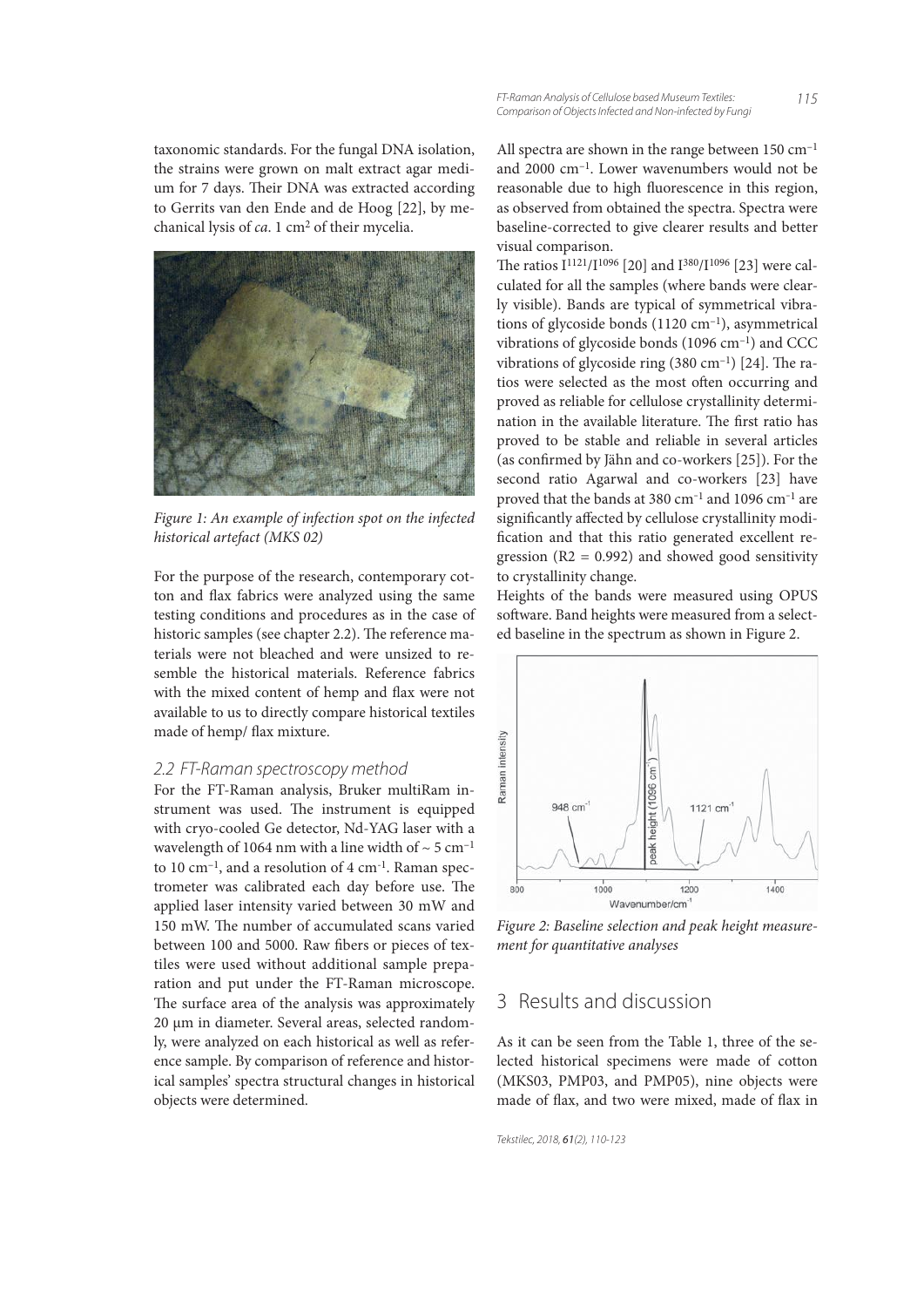the warp direction and hemp in the weft (RSC04 and RCS08). The textile materials were identified by optical microscopy as described in our previous work [16].

3.1 FT- Raman analysis of the cotton samples Two of the analyzed cotton samples turned out not to be infected by fungi. Infection with fungi was confirmed on one sampled underwear (PMP03, Tables 1 and 2) [2]. FT- Raman spectra of different quality were obtained from the cotton specimen.

Two different spectra were obtained from the specimens taken from the infected underwear (PMP03) sample (Figure 3). This fact leads us to the conclusion that the degree of deterioration is not uniform over the whole sample and depends mostly on the fungal contamination and activity. As it can be seen in the Figure 3a, spectrum b resembles contemporary cotton (spectrum a) to a great extent. The band heights are decreased. However, the ratio between them remained similar to those of reference spectra, as confirmed also by quantitative analyses (Table 3). Decreased band heights can be a consequence of luminescent background due to surface dirt or fungi [20]. It can be concluded that no severe deterioration occurred in this area of the sample. In the case of the spectrum c (Figure 3a), structural changes of the cotton fibers could be clearly observed when compared to reference spectra of the cotton (spectrum a). Some bands in the spectrum c decreased relative to other when compared to the reference spectrum. The decrease of the band at 380  $cm^{-1}$ , typical of vibrations of glycoside ring [24], is a sign of decreased crystallinity of the cellulose [23]. The decrease of the band at 437 cm–1, typical of glucose rings vibrations [24, 26], is a sign of cellulose degradation [26]. Additionally, the bands at  $1096 \text{ cm}^{-1}$ and 1120 cm–1, typical of asymmetric and symmetric β-glycosidic linkages respectively [24], decreased strongly relative to the reference spectrum. This is a sign of a hydrolytic fission of the glycosidic bonds [27]. The decrease of the intensities occurred at the bands between  $1250 \text{ cm}^{-1}$  and  $1450 \text{ cm}^{-1}$ , typical mainly of  $CH<sub>2</sub>$  vibrations, as well as HCC, HCO, and COH bending, all indicating cellulose deterioration [20, 28]. On the basis of the above-mentioned results, it can be concluded that cotton fabric infected with fungi is subjected to depolymerization and the decrease of crystallinity. The deterioration takes place only in the infected spots.

FT-Raman Analysis of Cellulose based Museum Textiles: Comparison of Objects Infected and Non-infected by Fungi

![](_page_6_Figure_5.jpeg)

Figure 3a: Comparison of two different spectra form infected cotton object (PMP03; spectra b and c) with cotton reference (spectrum a)

![](_page_6_Figure_7.jpeg)

Figure 3b: Spectrum MKS03, showing poorly resolved bands and unidentified bands (around 1500  $cm^{-1}$ )

The spectra of belt lining made of cotton (PMP05) did not show any changes in typical cellulose features, only a strong luminescent background because of which a clear analysis of its supermolecular structure was not possible. Luminescence is usually a consequence of severe deterioration or presence of dirt or fungal hyphae on the surface of the analyzed objects [20]. Since the object was not subjected to fungal deterioration, the strong luminescence was probably a consequence of deterioration caused by aging and surface dirt. According to FTIR spectroscopy results obtained previously [16], it has been discovered that the crystallinity of the sample was higher compared to the reference sample, as observed by decreasing of the band at 900 cm<sup>-1</sup> and the presence of a strong band 1280 cm<sup>-1</sup>. Higher crystallinity could be a consequence of the deterioration of the amorphous regions caused by aging [29].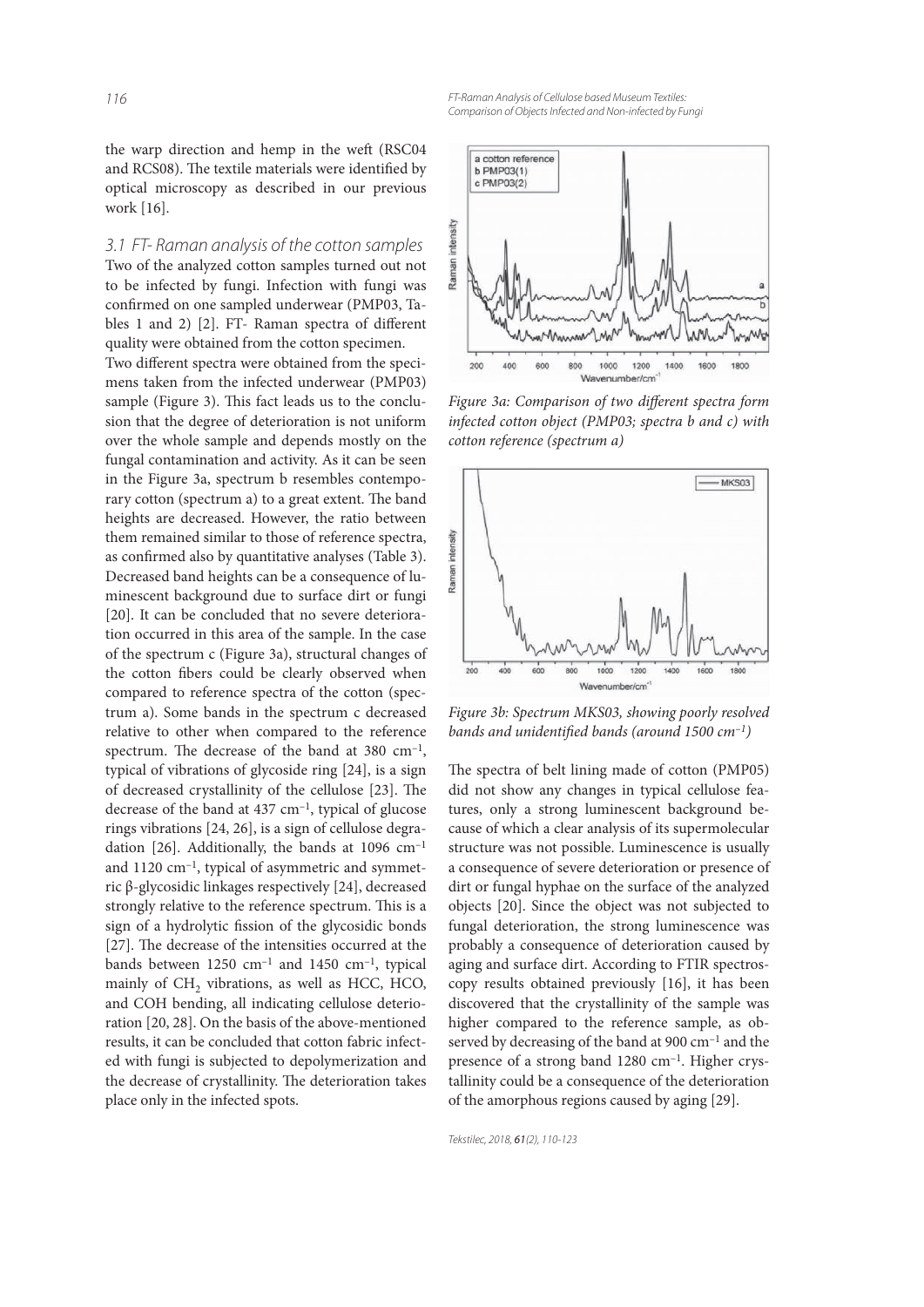The spectra of the third cotton specimen (MKS03) exhibits very low intensity. Since the objects were not infected by fungi and the bands are very low, severe deterioration of the cellulose can be assumed. Additionally, a strong decrease of the bands at 1337 cm–1 and 1380 cm–1 is a sign of cellulose deterioration. Changes in the structure could have been caused by different environmental factors, e.g. light, as well as fluctuations in humidity and temperature.

The comparison of the state of preservation of the three investigated cotton samples shows that fungi did not cause more severe deterioration than environmental impacts. Processing and environmental impacts of the past decades, which could be of crucial importance for the state of preservation of each object, are unknown to us. However, even in time of sampling, most objects were not kept under the most appropriate conditions (relative humidity 40 to 65% and temperature 16 to 18 °C [30]) as described in our previous article [2].

Intensity ratios of the selected spectral bands were calculated for cotton historical objects and for cotton reference (Table 3). For both analyzed objects, the ratio I<sup>1121</sup>/I<sup>1096</sup> decreased, as was expected according to the literature  $[20, 31]$ . The ratio in the spectrum of the non-infected object (MKS03) also showed a small decrease relative to the ratio in the reference spectrum of cotton. It can be concluded that non-infected structure of the cotton also changed during aging. The differences in values of different areas (4b and 4c) of the infected object (PMP03) are a consequence with natural processes in fibers and fungal growth which do not affect all the areas equally. Comparing both ratios of cotton samples, it can be seen that in both cases the highest crystallinity ratio exhibits the sample PMP03\_4b<sup>a)</sup> which is followed by the sample  $PMP03_4c<sup>a</sup>$ . The lowest crystallinity ratio exhibits the sample MKS03. The degree of crystallinity is a function of many interconnected processes to which a textile material is subjected during its life.

Table 3: Intensity ratios  $I^{1121}/I^{1096}$  and  $I^{380}/I^{1096}$  for the cotton samples

| Sample           | $I^{1121}/I^{1096}$ | $I^{380}/I^{1096}$ |
|------------------|---------------------|--------------------|
| cotton reference | 0.82                | 0.33               |
| MKS03            | 0.77                | 0.27               |
| PMP03 $4b^{a}$   | 0.81                | 0.43               |
| PMP03 $4ca$      | 0.79                | 0.38               |

a)Infected objects

117

The ratio I<sup>380</sup>/I<sup>1096</sup> was suggested by Agarwal and coworkers [23] to be the most appropriate to determine the cellulose crystallinity. It shows different tendency than the ratio  $I^{1121}/I^{1096}$ . According to the ratio  $I^{380}/I$ I1096, the crystallinity decreased in the sample MKS03 and increased in the sample PMP03 compared to the reference sample. On the basis of the presented results, it can be concluded that aging decreased the crystallinity ratio I380/I1096 and fungal infection increased it. This could be explained by faster deterioration of amorphous regions compared to crystalline when subjected to fungal infection and by the fact that the amorphous/crystalline ratio is changing. The ratio I1121/I1096 remains relatively similar in all tested samples. This is to be expected, since both the  $1121 \text{ cm}^{-1}$ and 1096 cm<sup>-1</sup> bands are assignable to the β-glycosidic COC vibration of cellulose [20].

#### 3.2 FT- Raman analysis of the bast fibers samples

Nine of the analyzed fabrics were made of flax fibers, and two of a mixture of flax and hemp fibers. One sample was taken from an embroidered tablecloth and the rest were taken from painting canvases, most of which are still kept in churches or cloisters, whereas two are kept in a museum in improper conditions with too high relative humidity and fluctuating temperature [2]. Neither of the two samples with mixed composition was infected by fungi. On the other hand, six of nine samples made from pure flax were infected by different fungal species (Tables 1 and 2). Spectra of both samples with mixed fibers had a strong luminescent background, which prevented us to make any conclusions regarding their supermolecular structure. The reason for bad quality is the presence of hemp, as it contains many non-cellulosic substances (e.g. lignin, hemicellulose, pectin, etc.) which, according to Agarwal, cause luminescent background [18].

At FT-Raman spectrum of non-infected flax sample taken from the embroidered tablecloth, (PMP02) a relatively strong band at  $457 \text{ cm}^{-1}$  (Figure 4, spectrum b), compared to the band at  $435 \text{ cm}^{-1}$ , appeared which is typical of ring vibrations [20]. This is a sign of relatively high crystallinity [26]. The same is true for the intensive band at  $520 \text{ cm}^{-1}$ , typical of glycoside links [19, 20]. A relative increase of the band at 1120  $\text{cm}^{-1}$  regarding the band at 1096  $\text{cm}^{-1}$ is also seen, which is again a sign of more organized structure in cellulose fibers [27]. However, according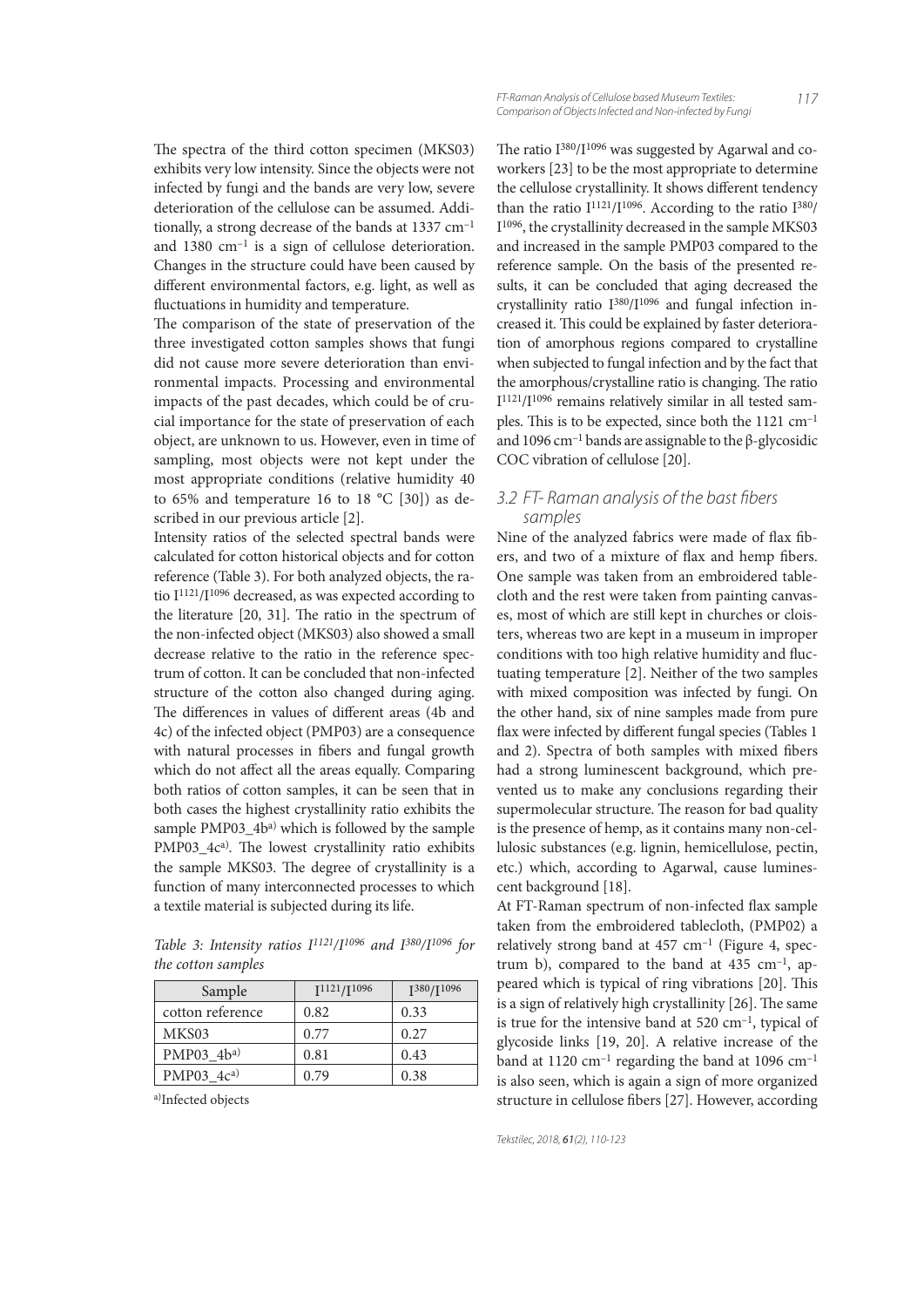to Kovur et al., it could also be a consequence of cellulose degradation and remaining of non-cellulosic compounds (lignin, hemicelluloses) [32]. The latter is, in this case, less probable since the absence of the band at  $1276 \text{ cm}^{-1}$  signifies the absence of lignin [33]. Therefore, it can be concluded that during the aging process the amorphous regions deteriorated and only the crystalline regions remained. The band at 780 cm–1 in Figure 4, spectrum d (RCS07) is most probably due to lignin [34].

![](_page_8_Figure_2.jpeg)

Figure 4: Comparison of non-infected flax objects PMP02 (spectrum b), RCS06 (spectrum c) and RCS07 (spectrum  $d$ ) with flax reference (spectrum  $a$ )

According to the FT-Raman spectra of non-infected specimens of two paintings treated at the Restoration Centre of the IPCHS (RCS06 and RCS07, Figure 4, spectra c and d), it can be seen that not only biodeterioration is the cause of luminescence. The older painting from the 16<sup>th</sup> century (RCS07) has the more intensive luminescent background and consequently weaker bands, especially in the region between 300 cm<sup>-1</sup> and 600 cm<sup>-1</sup>, which makes the evaluation of its structure difficult. On the other hand, the spectra of younger painting from the beginning of the 18th century (RCS06) show relatively well-resolved bands despite moderate luminescent background. The decrease of the band at 1380 cm<sup>-1</sup> is a sign of cellulose depolymerization [28]. This band decreased at spectra of both objects. Additionally, the ratio between  $1120 \text{ cm}^{-1}$  and  $1096 \text{ cm}^{-1}$ bands also decreased, indicating the degradation of cellulose [27]. The cellulose degradation is probably the main reason for low spectra quality.

Six of the investigated linen fabrics were infected by fungi (Tables 1 and 2). All of the infected investigated objects were painting canvases. Two of them were from the Slovene Museum of Christianity and all others were from different religious institutions, treated at the Restoration Centre of the IPCHS.

![](_page_8_Figure_7.jpeg)

Figure 5: Spectra MKS02 and MKS04 showing an intensive background with only slightly visible main bands around  $1100$  cm<sup>-1</sup> (arrow)

The spectrum of one of the two paintings from the Museum of Christianity (MKS02, Figure 5, solid spectrum) had a strong luminescent background and no spectral bands could be observed. Therefore, no estimation of its structure was possible by FT-Raman spectroscopy. At spectra of the other painting from the same museum (MKS04, Figure 5, dotted spectrum), which is approximately one century older, the background is strong. However, weak bands of the cellulose could still have been observed. However, most of the bands are difficult to interpret. Therefore the structure of cellulose could not be estimated properly. This example shows, that the higher age of the sample is not necessary the cause of stronger deterioration. Since the history of neither object is familiar to us, no further conclusions can be drawn about what caused faster deterioration of the later produced textile.

Figure 6 represents a comparison of biodeteriorated flax objects sampled during the conservation processes at IPCHS: RCS01 (spectrum a), RCS05 (spectrum b), RCS08 (spectrum c), RCS09 (spectrum d), RCS14 (spectrum e) with flax reference (spectrum f). The most severely and visibly infected (of all the investigated objects) was the painting from a succursal church, dating from the first half of the 19<sup>th</sup> century (RCS01). The mycelium growth was visible with a naked eye on the whole back side (Table 2). The FT-Raman spectra of the sample RCS01 (Figure 6, spectrum a) exhibited too strong background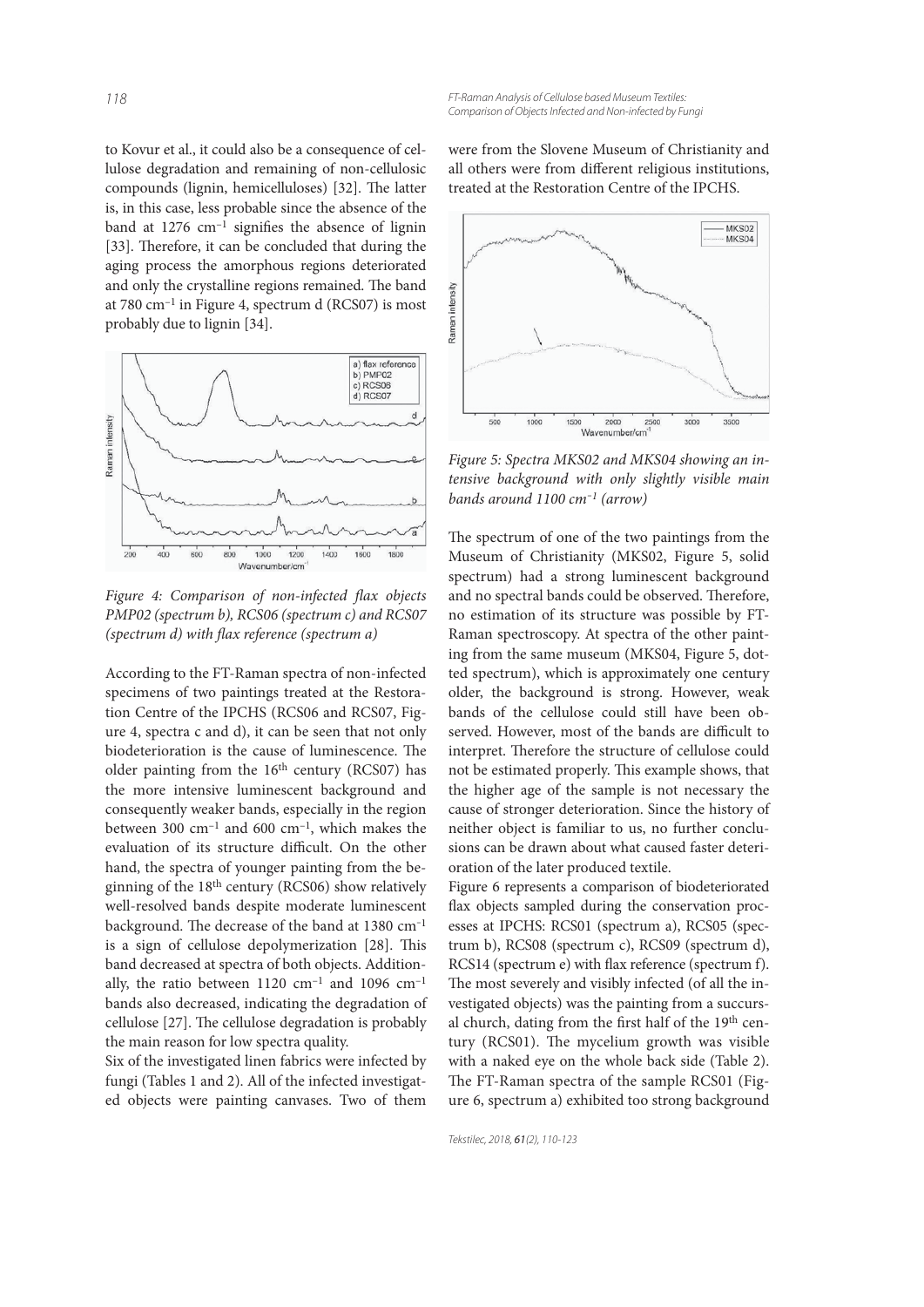and no spectral bands could be observed. The reason for the strong background is the presence of fungal hyphae as proposed by Edwards and co-authors [20] or severe deterioration of the cellulose, as confirmed by FTIR spectroscopy [1].

![](_page_9_Figure_1.jpeg)

Figure 6: Comparison of biodeteriorated flax objects RCS01 (spectrum a), RCS05 (spectrum b), RCS08 (spectrum c), RCS09 (spectrum d), and RCS14 (spectrum  $e$ ) with flax reference (spectrum  $f$ )

The strong luminescent background can be seen also in some other samples as well (Figure 6, spectra b, c and d). At the spectrum of sample RCS05 from the Franciscan monastery, dating from 1729 (Figure 6, spectrum b), only the strongest bands in the spectrum are visible, therefore the structural determination is difficult. In the region around  $1100 \text{ cm}^{-1}$ , only a broad band with the peak at 1096 cm–1 could be observed (Figure 6, spectrum b), with only a slight shoulder towards 1120 cm–1. According to the FT-Raman spectra of sample RCS05, it can be concluded that the fibers are severely deteriorated and the glycoside vibrations are weak.

In the FT-Raman spectrum (Figure 6, spectrum d) of the painting from the Ljubljana cathedral (RCS09), which was painted in the 17<sup>th</sup> century, the background was strong as well. However, the most characteristic features of cellulose could still be observed. The disappearance of the band at 995  $cm^{-1}$  and the decrease in intensities of the bands at 1096 cm–1, 1120 cm<sup>-1</sup>, and 1380 cm<sup>-1</sup> are a sign of cellulose deterioration  $[27]$ . The disappearance of the band at 1480 cm–1 is a sign of crystallinity decrease [20]. It can be concluded on the basis of all these findings that the fibers are severely deteriorated and the crystallinity content in the fibers has decreased.

In the FT-Raman spectrum (Figure 6, spectrum e) of the infected sample RCS14, the background is rather intensive. However, the bands could still be distinguished relatively clearly. Several differences could be observed compared to contemporary reference spectra. Decreased intensities were observed at bands at 1096 cm–1, 1120 cm–1, 1380 cm–1 and 1480 cm–1 indicating cellulose deterioration and the decrease of crystallinity [35, 36].

At the FT-Raman spectrum of the sample RCS08 (Figure 6, spectrum c), all the bands are very weak. Thus, it is difficult to compare visually with reference spectra. All the main bands are visible. Their ratios, however, are difficult to interpret.

The features were less visible and more difficult to interpret in all FT-Raman spectra of flax samples than at cotton samples spectra. The most probable cause for luminescent background masking spectral bands is the presence of lignin and other non-cellulosic features, which are present in bast fibers and absent in cotton. However, when comparing the results of infected and non-infected objects, it seems, that fungi influence the cellulose structure that it becomes more crystalline and the ageing itself to become more amorphous. Due the small number of the samples this cannot be seen as rule, but could be explained that the enzymes can more easily degrade amorphous structures, whereas (mainly) physical influences during ageing influence crystalline structure.

Table 4: Intensity ratios for flax fibers

| Sample            | $I^{1121}/I^{1096}$ | I <sup>380</sup> /I <sup>1096</sup> |
|-------------------|---------------------|-------------------------------------|
| Flax reference    | 0.57                | 0.16                                |
| PMP <sub>02</sub> | 0.75                | 0.35                                |
| RCS05a)           | 0.26                | 0.05                                |
| RCS <sub>06</sub> | 0.53                | 0.23                                |
| RCS07             | 0.42                | 0.06                                |
| RCS <sub>08</sub> | 0.58                | 0.18                                |
| RCS09a)           | 0.59                | 0.39                                |
| RCS14a)           | 0.61                | 0.17                                |

a)Infected objects

In Table 4, the calculated intensity ratios of flax samples are presented. It can be seen that neither aging nor fungal infection causes the same crystallinity changes in all the cases. An increase or a decrease of the ratios are not directly connected to fungal deterioration. The degree of crystallinity is a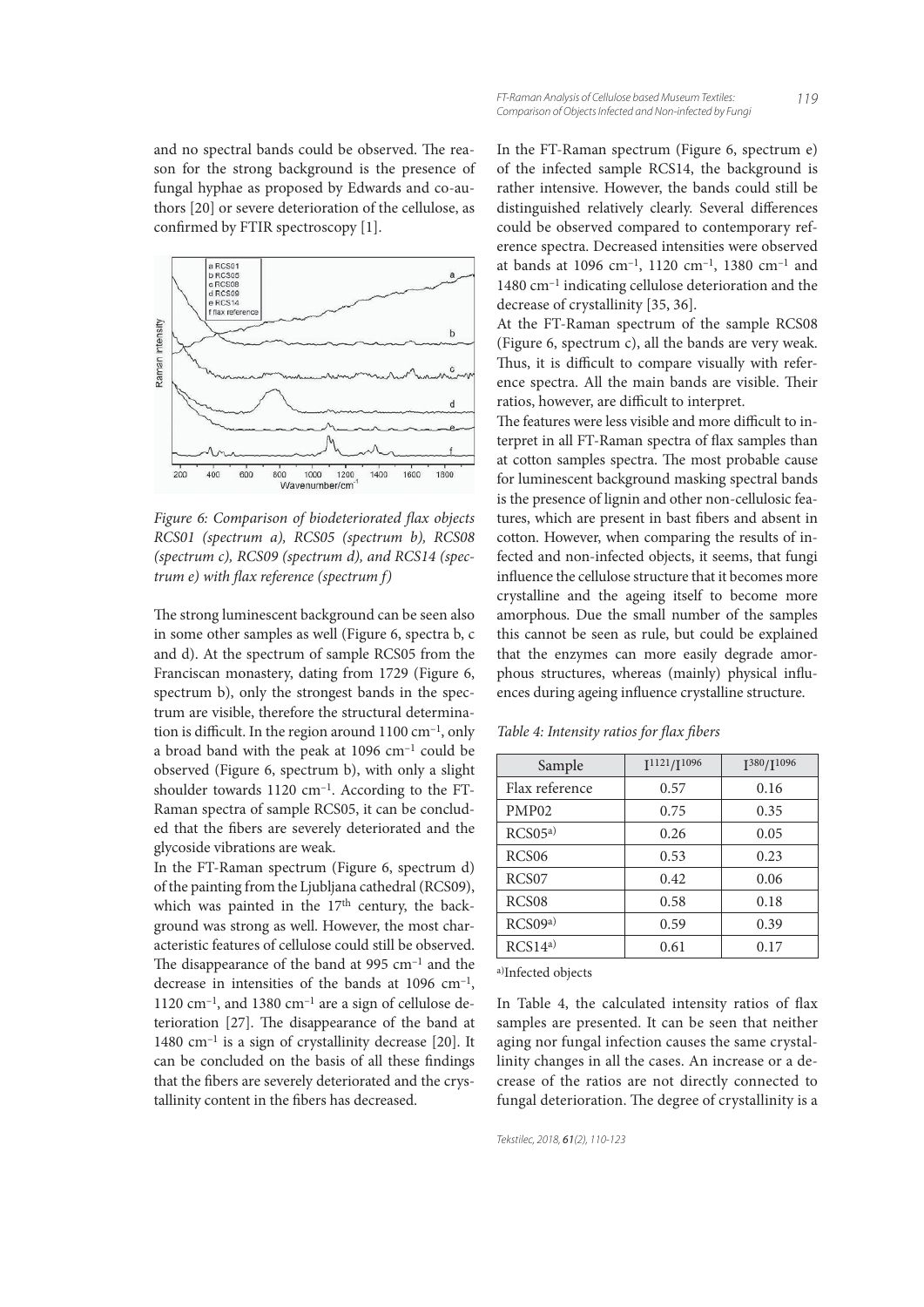function of many interconnected processes to which a textile material is subjected during its life. The reason for this is unique influences of physical environmental factors (light, relative humidity, temperature) and of different fungal species to a specific investigated object.

#### 3.3 Comparison of FT-Raman, dispersive Raman, and FTIR methods

Selected samples were analyzed using FT-Raman spectroscopy method. The same samples were previously analyzed also with the dispersive Raman and FT-IR spectrometers [11, 12]. Especially with dispersive Raman spectrometer we met with several difficulties, since fluorescence masked spectral bands [17]. Raman spectrometers give information about skeletal structure of the polymers [28], whereas infrared spectra base more on functional groups' vibrations [37]. FT-Raman spectroscopy was invented as an upgrade of dispersive Raman spectroscopy, to reduce the luminescence  $[21]$ . The aim of presented work is also to test the applicability of this analytical method in the field of historical materials especially for their analysis, restoration and conservation.

Obtained FT-Raman spectra were analyzed and compared to dispersive Raman spectra and FT-IR spectra. Figure 7a represents a comparison of FT-Raman spectrum of the sample RCS14 (solid line) to dispersive Raman spectrum of the same specimen (dotted line). In FT-Raman spectra, several minor bands can be observed. They are hidden in the case of dispersive Raman spectra by fluorescent background (Figure 7a).

![](_page_10_Figure_5.jpeg)

Comparing the FT-Raman and dispersive Raman spectroscopy methods and their results it can be clearly seen that additional information could be gathered from the FT-Raman spectra when compared to dispersive Raman spectra. Additionally, the scanning time for FT-Raman spectra is shorter, since samples need no or only little signal quenching whereas dispersive Raman spectra sometimes needed several hours of signal quenching to obtain informative spectra. Therefore if one has a choice the use of FT-Raman spectroscopy would be advised for the analysis of historical textiles analyses. Figure 7b shows FTIR spectra of the same specimen (RCS14). In FTIR spectra, all peaks and details can be clearly seen and well resolved. However, the main vibrations which are seen on FTIR spectra are vibrations of functional groups whereas Raman spectroscopy shows more clearly the cellulose backbone structure vibrations [28]. Therefore FTIR and Raman spectroscopy and their results are complementary. In FT-IR spectrum of the sample RCS14 no significant changes were observed, when compared to contemporary reference flax spectra in one spot, but the other one shows some changes in the cellulose vibrations regions (1300 to 1400  $\text{cm}^{-1}$  and 1200 do 1000 cm–1), showing cellulose deterioration and crystallinity decrease [38, 39, 40]. FT-Raman spectra as well show decrease of certain bonds (as mentioned above), also indicating cellulose deterioration and the decrease of crystallinity [27, 28]. Since FT-IR spectra are easy and quick to obtain, although not without problem, especially when working in transmission mode [16], it will remain the preferred method for the authors.

![](_page_10_Figure_7.jpeg)

Figure 7a: Comparison of FT-Raman spectrum of the sample RCS14 (dotted line) to dispersive Raman spectrum of the same specimen (solid line)

![](_page_10_Figure_9.jpeg)

Figure 7b: FTIR spectrum of the sample RCS14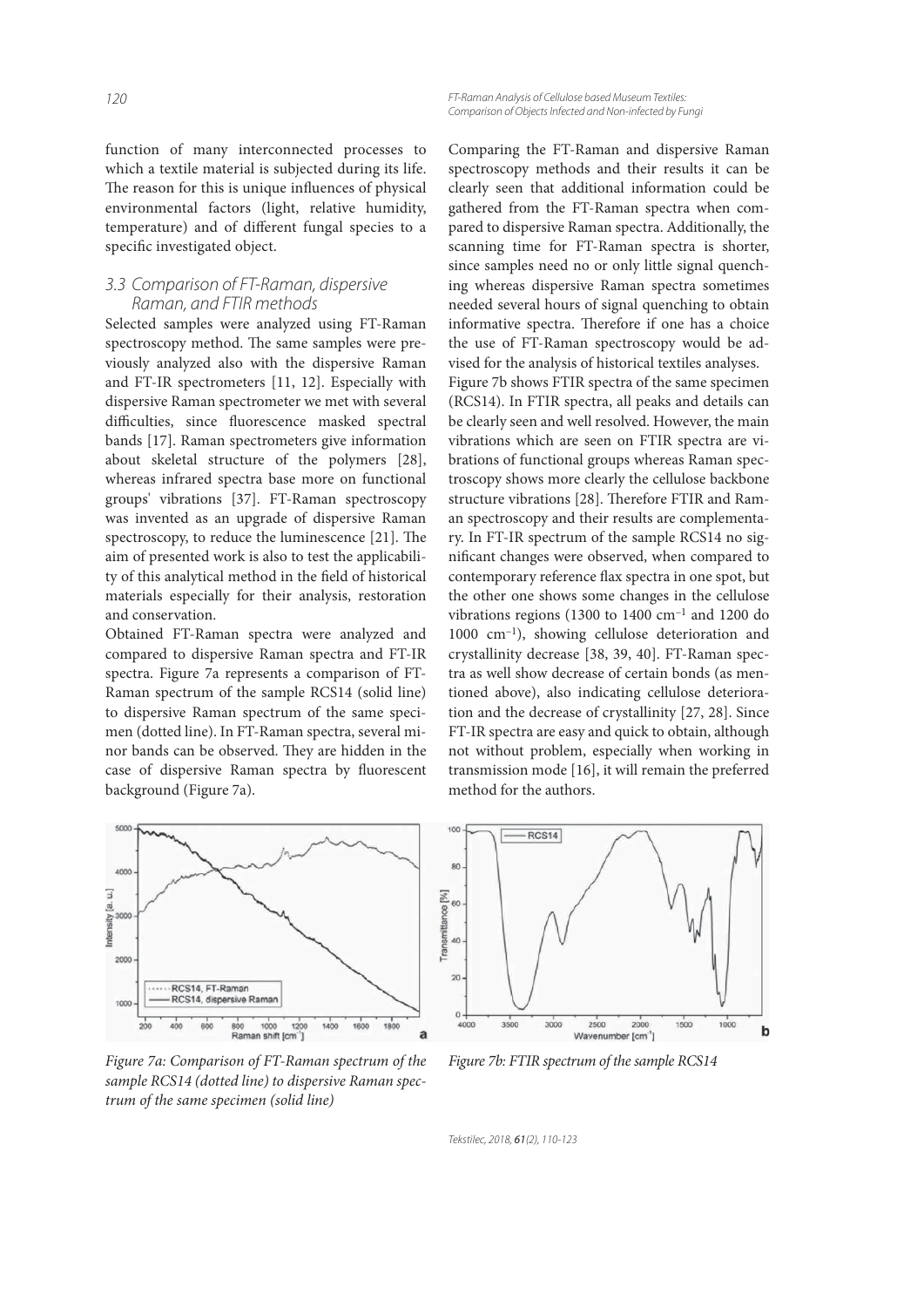## 4 Conclusion

FT-Raman spectroscopy has proved to be a useful tool for investigation and analysis of cellulose historical textile objects and fiber supermolecular structure for cotton and in most cases for bast fibers. In the case when cellulose fibers contain many non-cellulosic substances, as it is in the case of hemp fibers, or are subjected to severe deterioration, a strong luminescent background appears which masks spectral bands and prevents the analysis of the cellulose fiber supermolecular structure. Compared to dispersive Raman spectroscopy, FT-Raman spectroscopy enables clearer spectra with more visible spectral bands and with less luminescence which leads to more accurately interpreted supermolecular structure of cellulose fibers. To obtain even more precise information about the supermolecular structure of investigated materials combining FT-Raman method with other analytical methods (especially FT-IR spectroscopy) is highly recommended.

The FT-Raman analysis also clearly confirmed the fact that the physical and biological factors cause severe deterioration of cotton and flax fibers as a consequence of fungi attack or other, especially physical, deteriorating factors (e. g. light and humidity). The results show relatively more intensive changes at infected objects compared to non-infected. This confirms the prediction that the supermolecular structure of cellulose fibers change more at objects subjected to fungal infection than at those which were not infected by fungi and were only only infected by the physical environmental factors. This is confirmed especially for cotton fibers. Other cellulosic fibers (bast fibres) exhibit too high luminescence to be reliably analysed.

#### Acknowledgements

The authors would like to thank Ingalill Nystrom and the Department for Conservation of the University of Gothenburg, Sweden, for giving us the possibility to use the FT-Raman equipment at their institution. We would also like to thank the Slovene Museum of Christianity, Ptuj, the Regional Museum and the Department for Easel Paintings of the Restoration Centre of the IPCHS for providing the sampling objects.

FT-Raman Analysis of Cellulose based Museum Textiles: Comparison of Objects Infected and Non-infected by Fungi

## References

- 1. SFILIGOJ SMOLE, Majda, HRIBERNIK, Silvo, STANA-KLEINSCHEK, Karin, KREŽE, Tatjana. Plant fibres for textile and technical applications. In Advances in Agrophysical Research [edited by Stanisław Grundas], [online]. InTech [accessed 10. 10. 2017]. Available on World Wide Web: <https://www.intechopen.com/books/advancesin-agrophysical-research/plant-fibres-for- textile-and-technical-applications>.
- 2. KAVKLER, Katja, GUNDE-CIMERMAN, Nina, ZALAR, Polona, DEMŠAR, Andrej. Fungal contamination of textile objects preserved in Slovene museums and religious institutions. International Biodeterioration & Biodegradation, 2015, **97**, 51–59, doi: 10.1016/j.ibiod.2014.09.020.
- 3. ZOTTI, M., FERRONI, A., CALVINI, P. Mycological and FTIR analysis of biotic foxing on paper substrates [online]. ITOG, 2010 [accessed 8. 4. 2010]. Available on World Wide Web: <www. itog-ve.org/contenuto/foxing/pagine/E\_Cont03. htm>.
- 4. VALENTIN, N. Microbial contamination in museum collections: organic materials. In Molecular biology and cultural heritage. Proceedings of the International Congress on Molecular Biology and Cultural Heritage, 4-7 March 2003, Sevilla, Spain. Edited by C. Saiz-Jimenez. Lisse, The Netherlands : Routledge, 2003, pp. 85–92.
- 5. SEVES, Annamaria, ROMANÒ, Maria, MAIFRE-NI, Tullia, SORA, Silvio, CIFERRI, Orio. The microbial degradation of silk: a laboratory investigation. International Biodeterioration & Biodegradation, 1998, **42**(4), 203–211, doi: 10. 1016/ S0964-8305(98)00050-X.
- 6. TOMŠIČ, Brigita, SIMONČIČ, Barbara, OREL, Boris, ČERNE, Lidija, FORTE TAVČER, Petra, ZORKO, Mateja, JERMAN, Ivan, VILČNIK, Aljaž, KOVAČ, Janez. Sol-gel coating of cellulose fibres with antimicrobial and repellent properties. Journal of sol-gel science and technology, 2008, **47**(1), 44–57, doi: 10.1007/s10971- 008-1732-1.
- 7. SIVARAMANAN, Sivakumaran. Biodeterioration of cotton by cellulolytic fungi. International Journal of Science and Research, 2013, **2**(12), 62‒67, doi: 10.13140/2.1.5181.6961.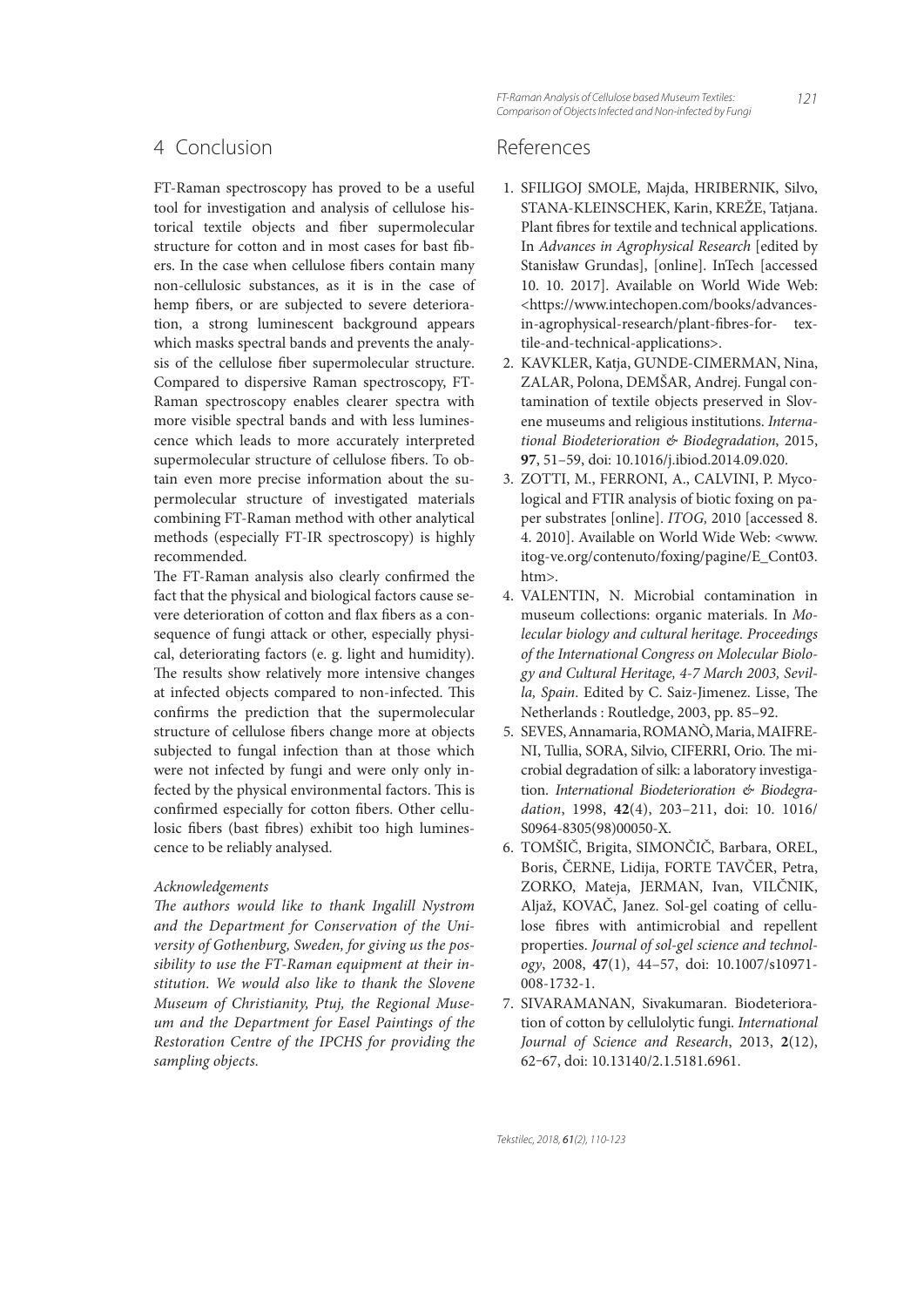- 8. SEVES, Annamaria, ROMANÒ, Maria, MAIFRE-NI, Tullia, SEVES, Alberto, SCICOLONE, Giovanna, SORA, Silvio, CIFERRI, Orio. A laboratory investigation of the microbial degradation of cultural heritage. In Of microbes and art: the role of microbial communities in the degradation and protection of cultural heritage. Edited by O. Ciferri, P. Tiano, G. Mastromei. New York : Kluwer Academic/Plenum Publishers, 2000, pp. 121−133.
- 9. MONTEGUT, D., INDICTOR, N., KOESTLER, R. J. Fungal deterioration of cellulosic textiles: a review. International Biodeterioration, 1991, **28(**1−4**)**, 209−226, doi: 10.1016/0265-3036(91) 90043-Q.
- 10. CHAKRAVARTY, T., BOSE, R. G., BASU, S. N. Fungi growing on jute fabrics deteriorating under weather exposure and in storage. Applied and Environmental Microbiology, 1962, **10(**5**)**, 441−447.
- 11. MARSH, P. B., BOLLENBACHER, K., BUTLER, M. L., RAPER, K. B. The fungi concerned in fiber deterioration II: their abbility to decompose cellulose. Textile Research Journal, 1949, **19(**8**)**, 462−484, doi: 10.1177/004051754901900803.
- 12. ABDEL-KAREEM, Omar, ALFAISAL, R. Treatment, conservation and restoration of the Bedouin dyed textiles in the museum of Jordanian heritage. Mediterranean Archaeology and Archaeometry, 2010, **10**(1), 25–36.
- 13. CAPODICASA, Serena, FEDI, Stefano, POR-CELLI, Anna Maria, ZANNONI, Davide. The microbial community dwelling on a biodeteriorated 16th century painting as revealed by T-RFLP analysis. International Biodeterioration & Biodegradation, 2010, **64**(8), 727–733, doi: 10. 1016/j.ibiod.2010.08.006.
- 14. PEACOCK, E. E. Biodegradation and characterization of water-degraded archaeological textiles created for conservation research. International Biodetrioration & Biodegradation, 1996, **38**(1), 49–59, doi: 10.1016/S0964-8305(96)00023-6.
- 15. TOMŠIČ, Brigita, SIMONČIČ, Barbara, OREL, Boris, VILČNIK, Aljaž, SPREIZER, Helena. Biodegradability of cellulose fabric modified by imidazolidinone. Carbohydrate Polymers, 2007, **69**, 478–488, doi: 10.1016/j.carbpol.2007.01.003.
- 16. KAVKLER, Katja, GUNDE-CIMERMAN, Nina, ZALAR, Polona, DEMŠAR, Andrej. FTIR spectroscopy of biodegraded historical textiles.

Polymer Degradation and Stability, 2011, **96**(4), 574–580, doi: 10.1016/j.polymdegradstab. 2010. 12.016.

- 17. KAVKLER, Katja, DEMŠAR, Andrej. Examination of cellulose textile fibres in historical objects by micro-Raman spectroscopy. Spectrochimica Acta Part A, 2011, **78**(2), 740–746, doi: 10.1016/j.saa.2010.12.006.
- 18. AGARWAL, Umesh P. An overview of Raman spectroscopy as applied to lignocellulosic materials. In Advances in lignocellulosic characterization. Edited by Diimitris S. Argyropoulos. Atlanta : Tappi, 1999, pp. 201–225.
- 19. EDWARDS, H. G. M., WYETH, Paul. Case study: Ancient textile fibres. In Raman spectroscopy in archaeology and art history. Edited by Howell G. M. Edwards and John M. Chalmers. Cambridge : Royal Society of Chemistry, 2005, pp. 304–324.
- 20. EDWARDS, H. G. M., ELLIS, E., FARWELL, D. W., JANAWAY, R. C. Preliminary study of the application of Fourier transform Raman spectroscopy to the analysis of degraded archaeological linen textiles. Journal of Raman Spectroscopy, 1996, **27**(9), 663–669, doi: 10.1002/ (SICI)1097-4555(199609)27:9<663::AID-JRS11>3.0.CO;2-E.
- 21. HIRSCHFELD, T., CHASE, B. FT-Raman spectroscopy: Development and justification. Applied Spectroscopy, 1986, **40**(2), 133–137, doi: 10.1366/0003702864509538.
- 22. GERRITS van den ENDE, Bert, DE HOOG, Sybren. Variability and molecular diagnostics of the neurotropic species Cladophialophora bantiana. Studdies in Mycology, 1999, **43**, 151−162.
- 23. AGARWAL, Umesh P., REINER, Richard S., RALPH, Sally A. Cellulose I crystallinity determination using FT-Raman spectroscopy: univariate and multivariate methods. Cellulose, 2010, **17**(4), 721–733.
- 24. EDWARDS, H. G. M., FARWELL, D. W., WEB-STER, D. FT Raman microscopy of untreated natural plant fibres. Spectrochimica Acta Part A, 1997, **53**(13), 2383–2392, doi: 10.1016/S1386- 1425(97)00178-9.
- 25. JÄHN, A., SCHRÖDER, M.W., FÜTING, M., SCHENZEL, K., DIEPENBROCK, W. Characterization of alkali treated flax fibres by means of FT Raman spectroscopy and environmental scanning electron microscopy. Spectrochimica